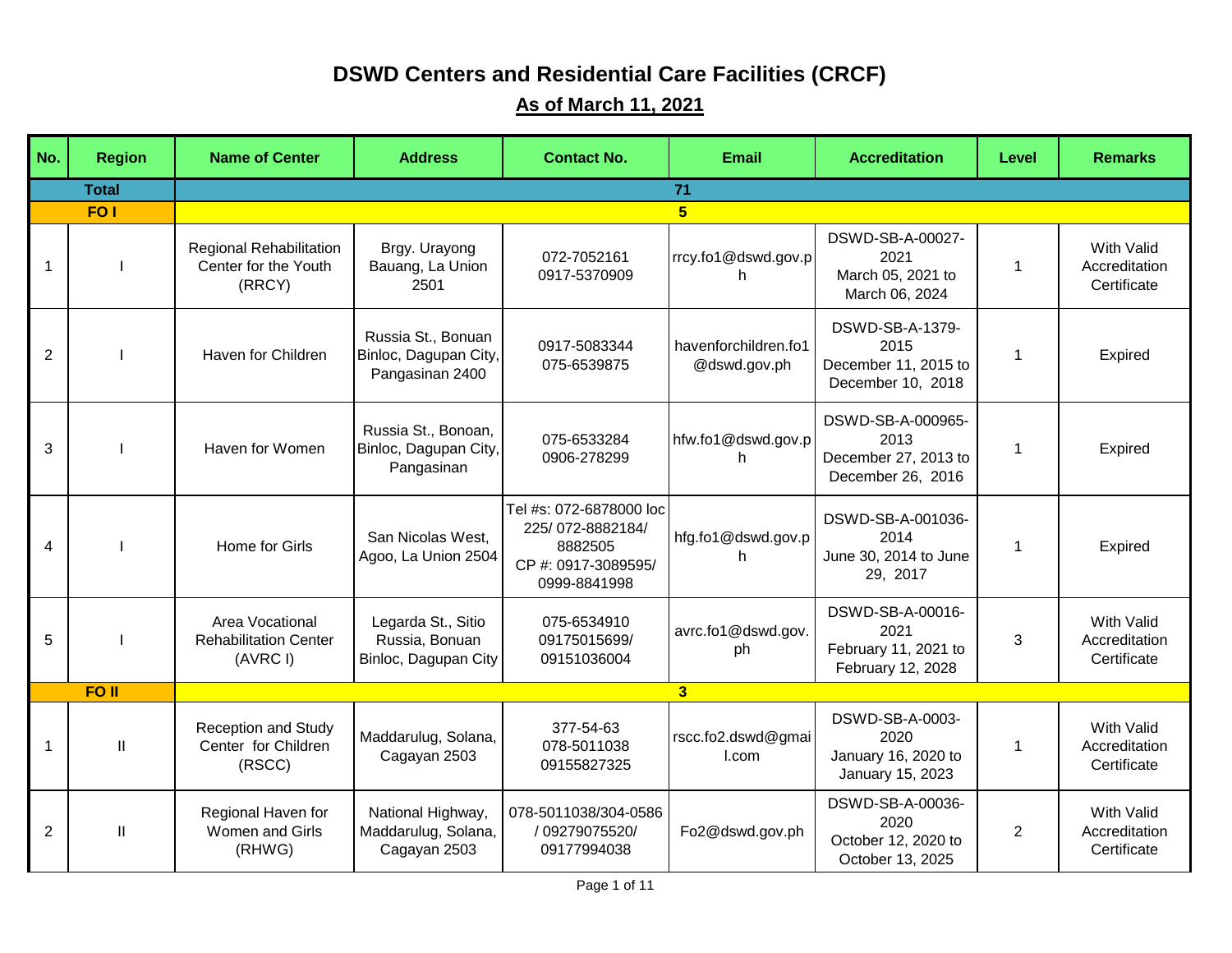| No.            | <b>Region</b> | <b>Name of Center</b>                                                               | <b>Address</b>                                                                 | <b>Contact No.</b>                         | <b>Email</b>                                                                                                            | <b>Accreditation</b>                                                    | Level          | <b>Remarks</b>                                    |
|----------------|---------------|-------------------------------------------------------------------------------------|--------------------------------------------------------------------------------|--------------------------------------------|-------------------------------------------------------------------------------------------------------------------------|-------------------------------------------------------------------------|----------------|---------------------------------------------------|
| 3              | Ш             | Cagayan Valley Regional<br><b>Rehabilitation Center for</b><br>the Youth (CV-RRCY)  | Brgy. Roma Norte,<br>Enrile, Cagayan,<br>3501                                  | 078-5011042<br>0906-7324563<br>09172002872 | cvrrcyfo2@gmail.co<br>m                                                                                                 | DSWD-SB-A-0075-<br>2020<br>December 21, 2020 to<br>December 22, 2027    | 3              | <b>With Valid</b><br>Accreditation<br>Certificate |
|                | <b>FO III</b> |                                                                                     |                                                                                |                                            |                                                                                                                         |                                                                         |                |                                                   |
|                | III           | <b>DSWD AMOR</b><br>(Accelerating Minor's<br>Opportunities for<br>Recovery) Village | Brgy. San Francisco<br>East, Anao, Tarlac                                      | 0929-1911442                               | dswd_amorvillage@<br>yahoo.com<br>rcc.fo3@gmail.com<br>sshernandez@dswd.<br>gov.ph<br>dswdamorvillage201<br>7@gmail.com | <b>DSWD-SB A-1730-</b><br>2017<br>August 22, 2017 to<br>August 21, 2020 | 1              | Expired                                           |
| $\overline{2}$ | Ш             | DSWD Haven for Girls -<br>Pampanga                                                  | PSAU Compound,<br>Bliss 1, Purok 7, San<br>Vicente, Magalang,<br>Pampanga 2011 | 045-8605929<br>09208289577                 | dswdhaven ro3@ya<br>hoo.com                                                                                             | DSWD-SB-A-000082-<br>2019<br>March 29, 2019 to<br>March 28, 2023        | $\overline{2}$ | <b>With Valid</b><br>Accreditation<br>Certificate |
| 3              | $\mathbf{H}$  | <b>Tarlac Home for Women</b>                                                        | <b>Tarlac Provincial</b><br>Hospital Compound,<br>San Vicente., Tarlac<br>City | 0908-8644257<br>(045) 4911769              | dswd.thfw@gmail.co<br>m                                                                                                 | SB-A-000234-2009<br>November 11, 2009 to<br>November 10, 2012           | $\mathbf{1}$   | Expired                                           |
| 4              | Ш             | <b>DSWD Regional Home</b><br>for Girls - Nueva Ecija                                | Singalat, Palayan<br>City, Nueva Ecija<br>3132                                 | 044-940-508<br>044-9405508<br>0920-9815204 | gelay616@yahoo.co<br>m                                                                                                  | DSWD-SB-A-000017-<br>2019<br>January 24, 2019 to<br>January 23, 2024    | 3              | <b>With Valid</b><br>Accreditation<br>Certificate |
| 5              | III           | <b>Reception and Study</b><br>Center for Children<br>(RSCC)                         | Prado Siongco,<br>Lubao, Pampanga<br>2005                                      | 9298537541                                 | dswdrscc@yahoo.co<br>m/<br>rscc.fo3@dswd.gov.<br>ph                                                                     | DSWD-SB-A-00086-<br>2019<br>April 1, 2019 to March<br>31, 2023          | $\overline{2}$ | With Valid<br>Accreditation<br>Certificate        |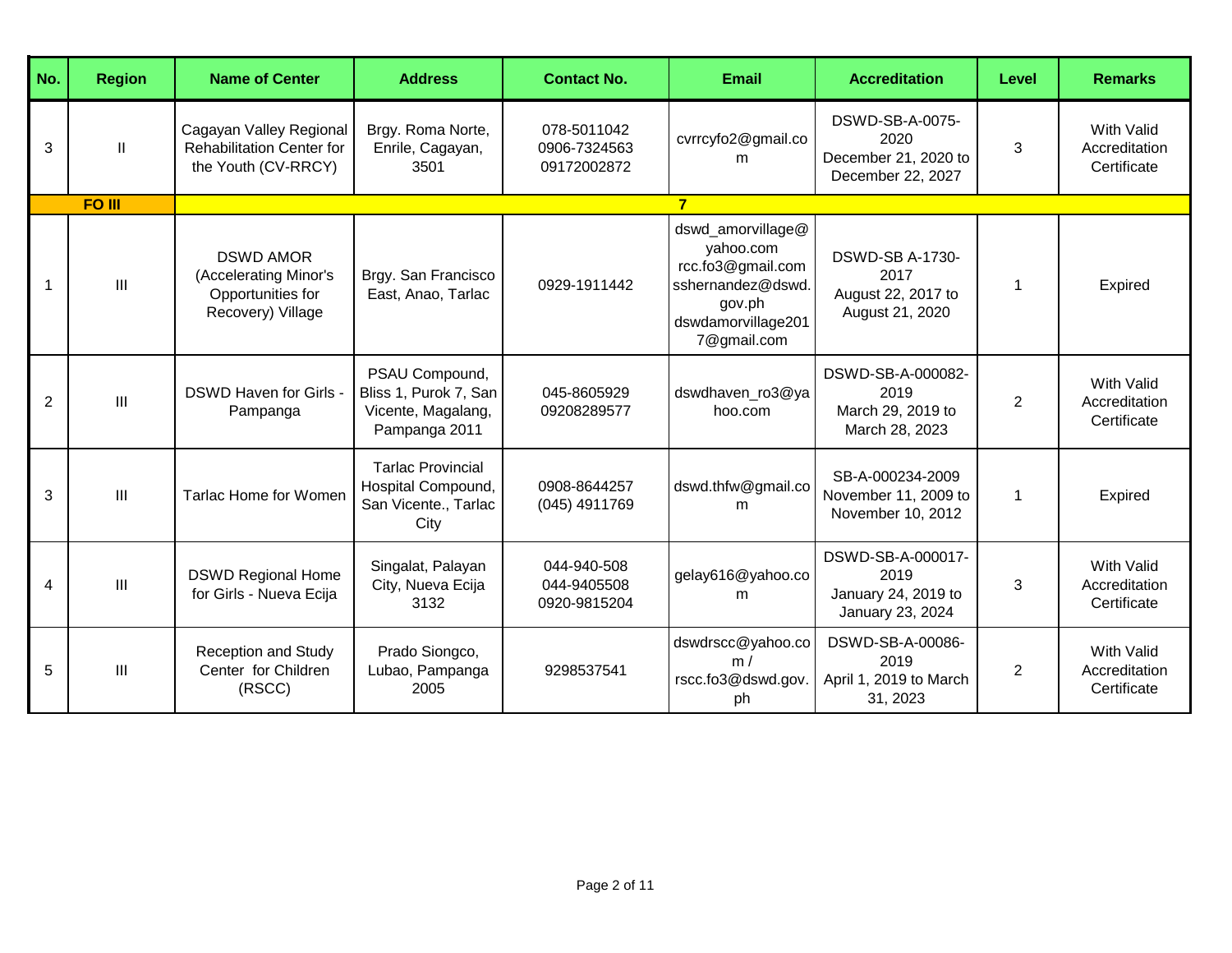| No.            | <b>Region</b>          | <b>Name of Center</b>                                     | <b>Address</b>                                                                   | <b>Contact No.</b>                                       | <b>Email</b>                                                     | <b>Accreditation</b>                                                   | Level          | <b>Remarks</b>                                    |
|----------------|------------------------|-----------------------------------------------------------|----------------------------------------------------------------------------------|----------------------------------------------------------|------------------------------------------------------------------|------------------------------------------------------------------------|----------------|---------------------------------------------------|
| 6              | III                    | Regional Rehabilitation<br>Center for the Youth<br>(RRCY) | Ayala Magalang,<br>Pampanga 2011                                                 | 09280403486/<br>09056369976                              | rrcy.dswdfo3@gmail.<br>com                                       | DSWD-SB-A-000054-<br>2019<br>March 11, 2019 to<br>March 10, 2022       | 1              | <b>With Valid</b><br>Accreditation<br>Certificate |
| $\overline{7}$ | III                    | <b>DSWD Lingap Center</b><br>(Tarlac Lingap Center)       | San Juan de Mata,<br>Tarlac City 2300                                            | 9994607551<br>0908-9422509                               | dswdtarlaclingapcent<br>er@yahoo.com                             | DSWD-SB A-001627-<br>2016<br>December 22, 2016 to<br>December 21, 2019 | 1              | Expired                                           |
|                | <b>FO IV-A</b>         |                                                           |                                                                                  |                                                          | $\blacktriangle$                                                 |                                                                        |                |                                                   |
| $\mathbf{1}$   | $IV - A$               | <b>National Training School</b><br>for Boys (NTSB)        | Sampaloc, Tanay,<br>Rizal 1980                                                   | 674-2502/<br>7752768<br>09288690770                      | dswdfo4a_nstb@yah<br>$00.$ com /<br>dswdfo4a_ntsb2@ya<br>hoo.com | DSWD-SB-A-00032-<br>2020<br>October 2, 2020 to<br>October 3, 2023      | 1              | <b>With Valid</b><br>Accreditation<br>Certificate |
| $\overline{2}$ | $IV - A$               | Regional Haven for<br><b>Women and Girls</b>              | Agriculture<br>Compound, Brgy.<br>Poblacion B, Rosario,<br><b>Batangas</b>       | 043-3212276<br>09285511123<br>09328532133<br>09297090138 | dswdfo4a rh@yahoo<br>.com                                        | DSWD-SB A-001545-<br>2016<br>September 2, 2016 to<br>September 1, 2019 | 1              | Expired                                           |
| 3              | $IV - A$               | <b>Bahay Tuluyan/HFG</b>                                  | Dasmariñas Bagong<br>Bayan- Area B<br>Dasmariñas City,<br>Cavite 4115            | 0919-4723631<br>0928-5511122<br>(046) 4160579            | dwswfo4a_bt@yaho<br>o.com                                        | DSWD-SB-A--001040-<br>2014<br>June 30, 2014 to June<br>29, 2017        | 1              | Expired                                           |
| 4              | $IV - A$               | Golden Acres: Haven for<br>the Elderly                    | Near Gate 2 Camp<br>Capinpin, NTSB<br>Compound, Brgy.<br>Sampaloc Tanay<br>Rizal | 02-5793992<br>674-2502<br>09295522632                    | he.fo4a@dswd.gov.p<br>h/<br>dswdfo4a_he@yaho<br>o.com            | DSWD-SB-A-0076-<br>2020<br>December 29, 2020 to<br>December 30, 2027   | 3              | <b>With Valid</b><br>Accreditation<br>Certificate |
|                | <b>FO MIMAROPA</b>     |                                                           |                                                                                  |                                                          | $\mathbf{1}$                                                     |                                                                        |                |                                                   |
| -1             | $IV - B$<br>(MIMAROPA) | MIMAROPA Youth Center<br>(MYC)                            | Poblacion, Bansud,<br>5210, Oriental<br>Mindoro                                  | 043-2987487<br>043-2987887<br>09219750029<br>09292422368 | mycdswd4b@gmail.c<br>om/<br>mdpechon@dswd.go<br>v.ph             | DSWD-SB-A-00018-<br>2021<br>February 11, 2021 to<br>February 12, 2026  | $\overline{2}$ | <b>With Valid</b><br>Accreditation<br>Certificate |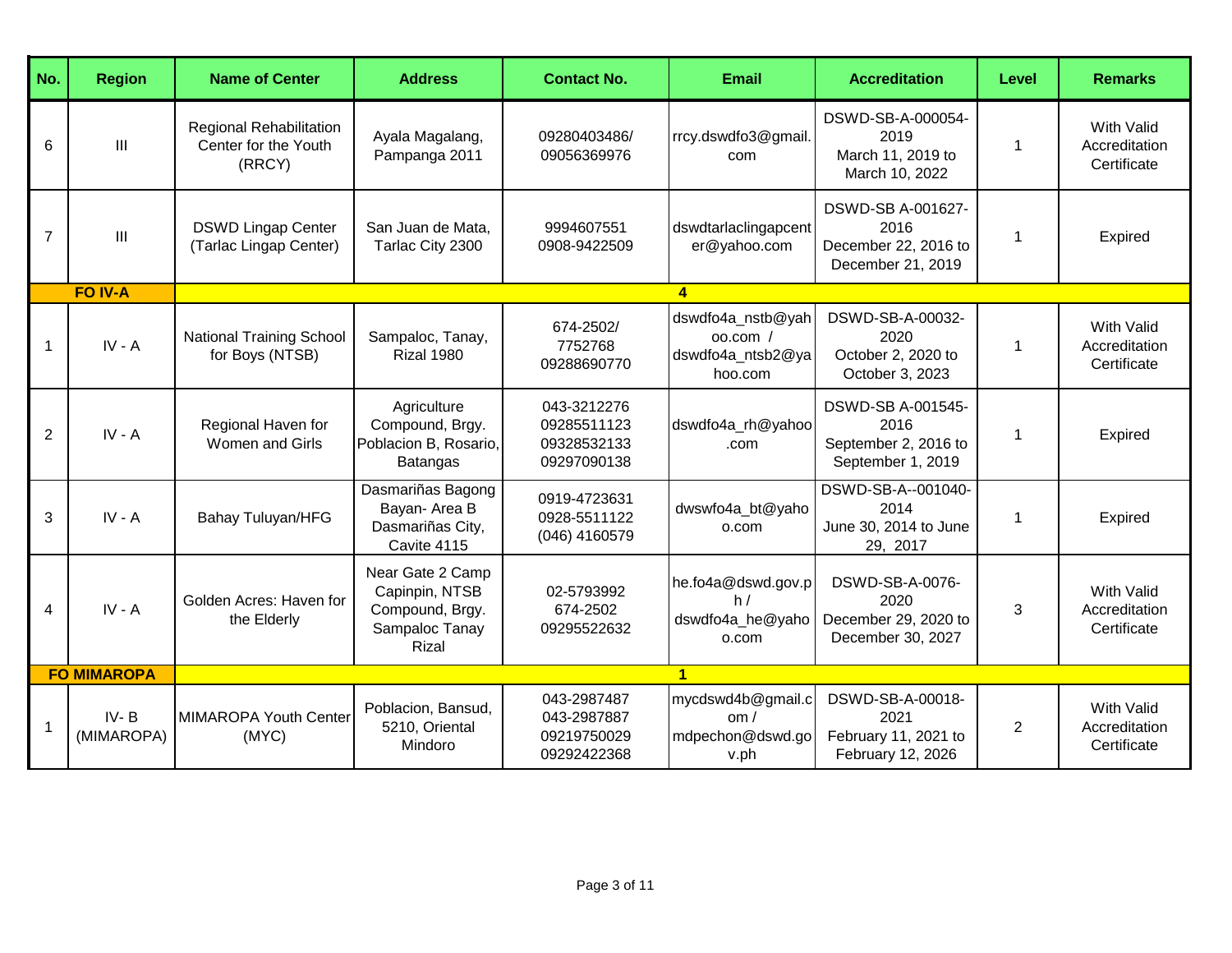| No.         | <b>Region</b> | <b>Name of Center</b>                                       | <b>Address</b>                                     | <b>Contact No.</b>                                                                 | <b>Email</b>                                                                               | <b>Accreditation</b>                                                     | Level | <b>Remarks</b>                                    |
|-------------|---------------|-------------------------------------------------------------|----------------------------------------------------|------------------------------------------------------------------------------------|--------------------------------------------------------------------------------------------|--------------------------------------------------------------------------|-------|---------------------------------------------------|
|             | <b>FOV</b>    |                                                             |                                                    |                                                                                    | 3 <sup>1</sup>                                                                             |                                                                          |       |                                                   |
| $\mathbf 1$ | $\vee$        | <b>Reception and Study</b><br>Center for Children<br>(RSCC) | DSWD Complex,<br>Nasisi, Ligao City,<br>Albay 4504 | 09195866602<br>09398975693<br>9164165982/<br>09293002809                           | dswdrscc5@yahoo.c<br>om /<br>leadaet@gmail.com                                             | <b>DSWD-SB A-0138-</b><br>2019<br>June 11, 2019 to June<br>10, 2024      | 3     | With Valid<br>Accreditation<br>Certificate        |
| 2           | $\vee$        | Regional Rehabilitation<br>Center for the Youth<br>(RRCY)   | OLV, Pangpang,<br>Sorsogon City                    | 056-2110182 / 2112093<br>09291549567<br>09053044504<br>09219636827/<br>09204852397 | rrcyfo5@gmail.com<br>lavillareal.fo5@dswd<br>gov.ph                                        | DSWD-SB-A-001300-<br>2015<br>September 23, 2015 to<br>September 22, 2020 | 3     | Expired                                           |
| 3           | $\vee$        | Haven for Women and<br>Girls (HWG)                          | DSWD Complex,<br>Nasisi, Ligao, Albay<br>4504      | 09275313242<br>9158472101                                                          | dswdhaven5@gmail.<br>com<br>cresenciaderi2@gma<br>il.com<br>marviecampopedro<br>@yahoo.com | DSWD-SB-A-00015-<br>2020<br>June 11, 2020 to June<br>12, 2027            | 3     | <b>With Valid</b><br>Accreditation<br>Certificate |
|             | <b>FO VI</b>  |                                                             |                                                    |                                                                                    | 3 <sup>1</sup>                                                                             |                                                                          |       |                                                   |
| $\mathbf 1$ | VI            | <b>DSWD Home for Girls</b>                                  | Brgy. Pungtod,<br>Cabatuan, Iloilo 5031            | 033-5228941<br>09298028112                                                         | homeforgirls.dswdfo<br>6@gmail.com                                                         | <b>DSWD-SB A-1711-</b><br>2017<br>June 23, 2017 to June<br>22, 2022      | 3     | <b>With Valid</b><br>Accreditation<br>Certificate |
| 2           | VI            | Regional Rehabilitation<br>Center for the Youth<br>(RRCY)   | Concordia Sur,<br>Nueva Valencia,<br>Guimaras 5046 | 0919-8559437<br>09504841109<br>09493779765/<br>09277817002                         | rrcydswd6@gmail.co<br>m/<br>eytillado@gmail.com                                            | DSWD-SB A-001533-<br>2016<br>August 16, 2016 to<br>August 15, 2021       | 3     | <b>With Valid</b><br>Accreditation<br>Certificate |
| 3           | VI            | Regional Center for<br>Women (RCW)                          | Brgy Wari-Wari, New<br>Lucena, Iloilo 5005         | 0908-7234350/<br>09209478081/<br>09396414373                                       | rcwdswd6@gmail.co<br>m                                                                     | DSWD-SB A-002404-<br>2018<br>December 27, 2018 to<br>December 26, 2023   | 3     | <b>With Valid</b><br>Accreditation<br>Certificate |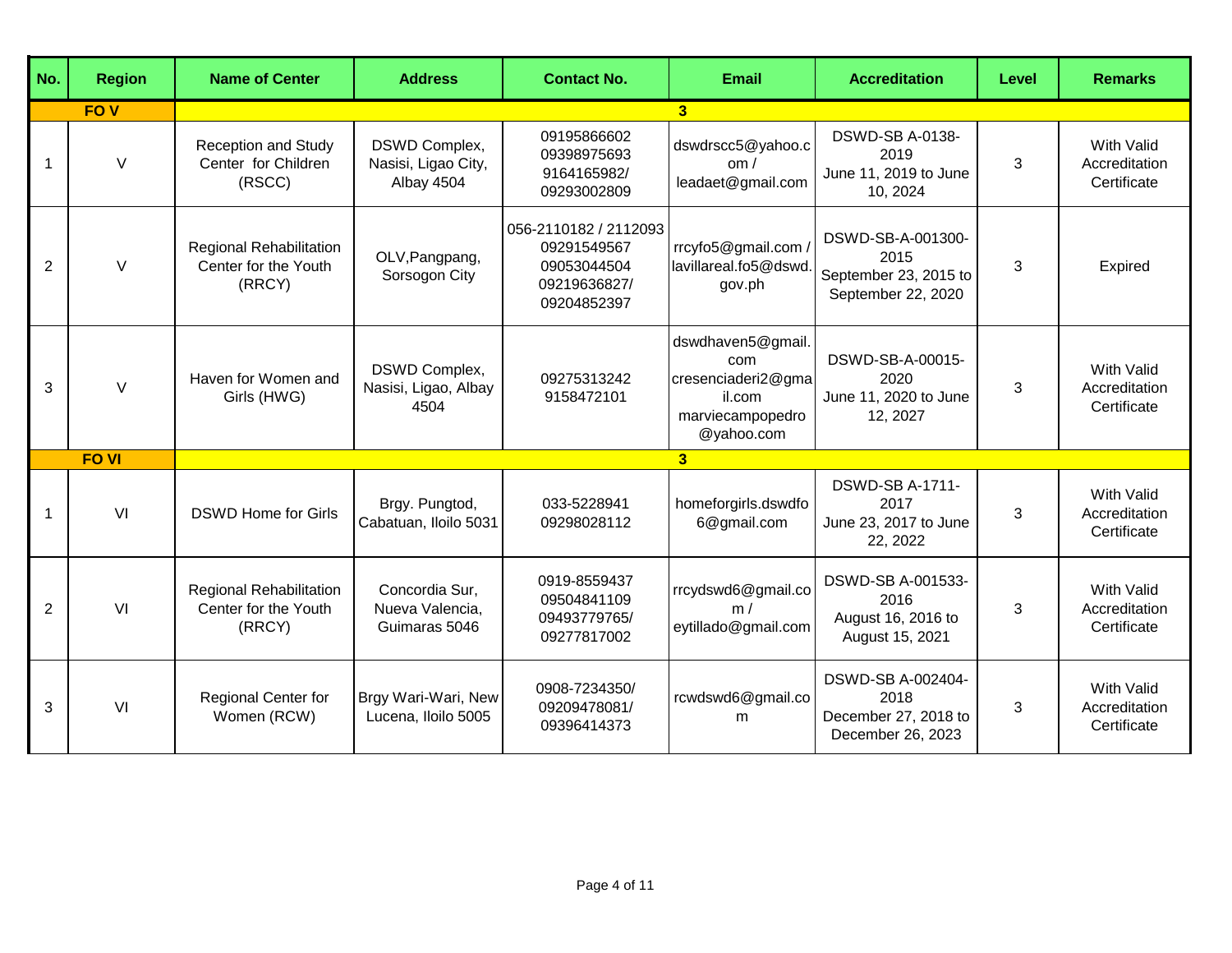| No.            | <b>Region</b>  | <b>Name of Center</b>                                        | <b>Address</b>                                                                      | <b>Contact No.</b>                                         | <b>Email</b>                                                                | <b>Accreditation</b>                                                        | Level          | <b>Remarks</b>                                    |
|----------------|----------------|--------------------------------------------------------------|-------------------------------------------------------------------------------------|------------------------------------------------------------|-----------------------------------------------------------------------------|-----------------------------------------------------------------------------|----------------|---------------------------------------------------|
|                | <b>FO VII</b>  |                                                              |                                                                                     |                                                            | 5                                                                           |                                                                             |                |                                                   |
| $\overline{1}$ | VII            | <b>Reception and Study</b><br>Center for Children<br>(RSCC)  | Camomotan Franza<br>Road, A. Lopez Ext.,<br>Katipunan, Brgy.<br>Labangon, Cebu City | 032-2338779<br>032-4140243<br>0943-5033444                 | rscc.fo7@dswd.gov.<br>ph                                                    | DSWD-SB A-000160-<br>2019<br>July 6, 2019 to July 5,<br>2022                | 1              | <b>With Valid</b><br>Accreditation<br>Certificate |
| $\overline{2}$ | VII            | Home for Girls                                               | Camomot Fanza<br>Road, Katipunan,<br>Labangon, Cebu City                            | 032-2660491<br>032-5142431<br>09983907306<br>0916-3398257  | hfg.fo7@dswd.gov.p<br>gfdarmecin@dswd.g<br>ov.ph<br>hfg.fo7@dswd.gov.p<br>h | <b>DSWD-SB A-1770-</b><br>2017<br>November 24, 2017 to<br>November 23, 2021 | 2              | <b>With Valid</b><br>Accreditation<br>Certificate |
| 3              | VII            | Regional Rehabilitation<br>Center for the Youth<br>(RRCY)    | Brgy.Candabong,<br>Argao, Cebu City<br>6021                                         | 032-4858524<br>0910-2544345                                | rrcy.fo7@dswd.gov.p<br>h.                                                   | DSWD-SB-A-000037-<br>2019<br>February 22, 2019 to<br>February 21, 2022      | 1              | <b>With Valid</b><br>Accreditation<br>Certificate |
| 4              | VII            | <b>DSWD Regional Haven</b><br>(Haven for Women)              | AVRC Compound,<br>Camomot, Franza<br>Road, Labangon,<br>Cebu City                   | 032-2618973<br>032-2660486<br>09193925446<br>09222752641   | haven.fo7@dswd.go<br>v.ph                                                   | DSWD-SB-A-002396-<br>2018<br>December 21, 2018 to<br>December 20, 2021      | 1              | <b>With Valid</b><br>Accreditation<br>Certificate |
| 5              | VII            | Area Vocational<br><b>Rehabilitation Center</b><br>(AVRC II) | Camomot-Fanza<br>Road, Katipunan,<br>Labangon, Cebu City<br>6000                    | 032-2610001<br>2618107/2614021<br>09290499112              | avrc2.fo7@dswd.gov<br>.ph                                                   | DSWD-SB A-000231-<br>2019<br>December 16, 2019 to<br>December 15, 2024      | $\overline{2}$ | <b>With Valid</b><br>Accreditation<br>Certificate |
|                | <b>FO VIII</b> |                                                              |                                                                                     |                                                            | $\blacktriangleleft$                                                        |                                                                             |                |                                                   |
| $\mathbf 1$    | VIII           | <b>Reception and Study</b><br>Center for Children<br>(RSCC)  | Pawing, Palo, Leyte<br>6501                                                         | 053-3232666/<br>09214222708/<br>09955071839<br>09955507839 | ndjusay@dswd.gov.p<br>h/<br>nidajusay@yahoo.co<br>m                         | DSWD-SB-A-00038-<br>2020<br>October 19, 2020 to<br>October 20, 2025         | $\overline{c}$ | With Valid<br>Accreditation<br>Certificate        |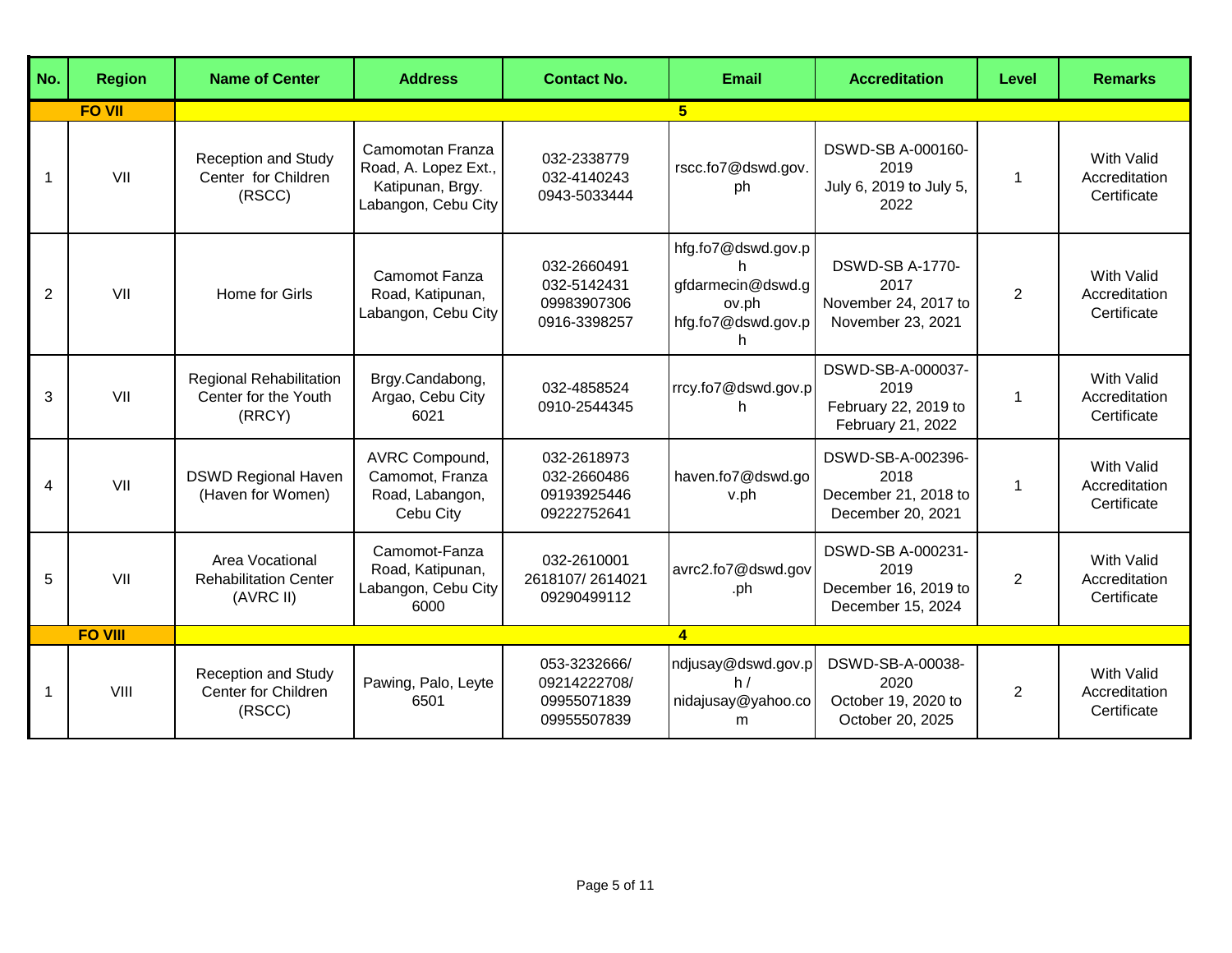| No.            | <b>Region</b> | <b>Name of Center</b>                                                       | <b>Address</b>                                                                                    | <b>Contact No.</b>                                                         | <b>Email</b>                                                                                                              | <b>Accreditation</b>                                                     | Level          | <b>Remarks</b>                                    |
|----------------|---------------|-----------------------------------------------------------------------------|---------------------------------------------------------------------------------------------------|----------------------------------------------------------------------------|---------------------------------------------------------------------------------------------------------------------------|--------------------------------------------------------------------------|----------------|---------------------------------------------------|
| $\overline{2}$ | VIII          | Home for Girls                                                              | Brgy. Pawing, Palo,<br>Leyte                                                                      | 053-323-3145<br>0928-9972377<br>053-3277179<br>09155806905                 | hfg.fo8@dswd.gov.p<br>h.                                                                                                  | DSWD-SB A-000239-<br>2019<br>December 23, 2019 to<br>December 22, 2022   | $\mathbf{1}$   | <b>With Valid</b><br>Accreditation<br>Certificate |
| 3              | VIII          | <b>Regional Rehabilitation</b><br>Center for the Youth<br>(RRCY)            | Sto Niño, Tanauan,<br>Leyte                                                                       | $(053) 526 - 9005$<br>09152196352<br>0917-32522059<br>09391594707          | rrcy.fo8@dswd.gov.p<br>bulasageorgina@gm<br>ail.com                                                                       | DSWD-SB-A-002392-<br>2018<br>December 17, 2018 to<br>December 16, 2021   | 1              | With Valid<br>Accreditation<br>Certificate        |
| 4              | VIII          | Regional Haven for<br>Women (RHW)                                           | Pawing, Palo, Leyte<br>6501                                                                       | 053-3232872<br>0920-2502378                                                | havenforwomen8@g<br>mail.com                                                                                              | DSWD-SB-A-0062-<br>2020<br>December 2, 2020 to<br>December 3, 2025       | $\overline{2}$ | <b>With Valid</b><br>Accreditation<br>Certificate |
|                | <b>FOIX</b>   |                                                                             |                                                                                                   |                                                                            | $\overline{7}$                                                                                                            |                                                                          |                |                                                   |
| $\mathbf 1$    | IX            | Area Vocational and<br><b>Rehabilitation Center</b><br>(AVRC) III           | DSWD Compound,<br>Logoy Diutay, Talon-<br>Talon, Mampang,<br>Zamboanga City,<br>Zamboanga del Sur | 065-9916614 /<br>062-991-6614<br>09051911697                               | bonbon09251989@y<br>ahoo.com                                                                                              | DSWD-SB A-000221-<br>2019<br>November 25, 2019 to<br>November 24, 2026   | 3              | <b>With Valid</b><br>Accreditation<br>Certificate |
| 2              | IX            | Balay Dangpanan sa<br>Kabataan (BDSK)- Home Polanco, Zamboanga<br>for Girls | Brgy. Anastacio,<br>del Norte                                                                     | (065) 9176087<br>09173250353<br>065-2126265<br>09208660422/<br>09153171606 | bdsk.fo9@e-<br>dswd.net                                                                                                   | DSWD-SB A-000241-<br>2019<br>December 21, 2019 to<br>December 20, 2026   | 3              | <b>With Valid</b><br>Accreditation<br>Certificate |
| 3              | IX            | <b>DSWD Processing Center</b><br>for Displaced Persons                      | Mampang,<br>Zamboanga City,<br>Zamboanga del Sur                                                  | 062-991-1326<br>09164660027<br>09268429921                                 | dswdpcdp2017@gm<br>ail.com<br>rowenamendoza61@<br>yahoo.com.ph<br>rrmendoza@dswd.g<br>ov.ph<br>dswdpcdp2017@gm<br>ail.com | DSWD-SB-A-001299-<br>2015<br>September 23, 2015 to<br>September 22, 2018 | $\mathbf 1$    | Expired                                           |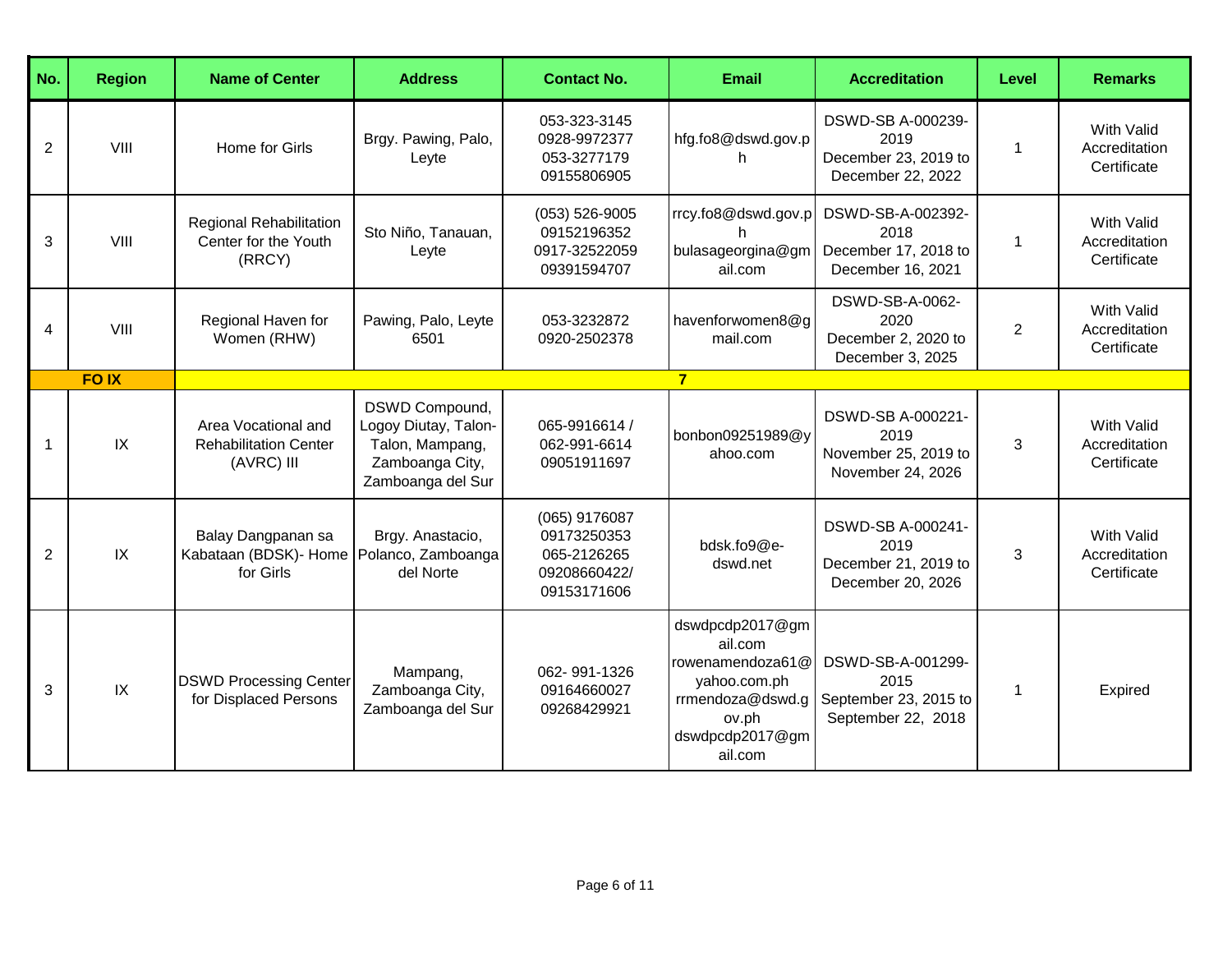| No.            | <b>Region</b> | <b>Name of Center</b>                                       | <b>Address</b>                                                                                    | <b>Contact No.</b>                                                                     | <b>Email</b>                                                      | <b>Accreditation</b>                                                   | Level          | <b>Remarks</b>                                    |
|----------------|---------------|-------------------------------------------------------------|---------------------------------------------------------------------------------------------------|----------------------------------------------------------------------------------------|-------------------------------------------------------------------|------------------------------------------------------------------------|----------------|---------------------------------------------------|
| 4              | IX            | Home for the Elderly                                        | Talon-Talon,<br>Zamboanga City,<br>Zamboanga del Sur<br>7000                                      | 062-9918524<br>09183973869/<br>09279120010                                             | ginasuico23@yahoo.<br>com/<br>dswdhomefortheelde<br>rly@gmail.com | <b>DSWD-SB A-1715-</b><br>2017<br>June 27, 2017 to June<br>26, 2020    |                | Expired                                           |
| 5              | IX            | Haven for Women                                             | DSWD Compound,<br>Logoy Diutay, Talon-<br>Talon, Mampang,<br>Zamboanga City,<br>Zamboanga del Sur | 955-4569<br>062-9554569<br>09293850168<br>09164563759                                  | dswdhfw2011@yaho<br>o.com                                         | DSWD-SB A-000234-<br>2019<br>December 23, 2019 to<br>December 22, 2022 | 1              | With Valid<br>Accreditation<br>Certificate        |
| 6              | IX            | <b>Reception and Study</b><br>Center for Children<br>(RSCC) | DSWD Compound,<br>Logoy Diutay, Talon-<br>Talon, Mampang,<br>Zamboanga City,<br>Zamboanga del Sur | (065) 991-4279<br>09186978880<br>09272870976                                           | jamilaarasid@gmail<br>com/<br>rscc_dswd9@yahoo.<br>com            | DSWD-SB-A-1685-<br>2017<br>April 20, 2017 to April<br>19, 2021         | $\overline{2}$ | <b>With Valid</b><br>Accreditation<br>Certificate |
| $\overline{7}$ | IX            | Regional Rehabilitation<br>Center for the Youth<br>(RRCY)   | Brgy. Anastacio,<br>Polanco, Zamboanga<br>del Norte 7106                                          | 065-3111178<br>(065) 212-6265<br>09092190542<br>09173260712                            | rrcy.fo9@dswd.gov.p<br>meeavila@dswd.gov<br>.ph                   | DSWD-SB-A-001074-<br>2014<br>September 8, 2014 to<br>September 7, 2018 | $\overline{2}$ | Expired                                           |
|                | <b>FOX</b>    |                                                             |                                                                                                   |                                                                                        | $\overline{4}$                                                    |                                                                        |                |                                                   |
| 1              | X             | <b>Reception and Study</b><br>Center for Children<br>(RSCC) | Fr. Masterson<br>Avenue, Upper<br>Carmen, Cagayan de<br>Oro City                                  | (088) 858-8959/<br>858-6333<br>09163015193<br>(088) 858-8134 loc 126                   | dswd10rscc_fox@ya<br>hoo.com                                      | DSWD-SB A-000228-<br>2019<br>December 5, 2019 to<br>December 4, 2026   | 3              | <b>With Valid</b><br>Accreditation<br>Certificate |
| $\overline{2}$ | X             | Home for Girls                                              | DSWD FO 10<br>Compound,<br>Masterson Avenue,<br>Upper Carmen 9000<br><b>CDO</b>                   | 088-8582439 loc. 120<br>09362065343<br>088-8588134 loc. 120<br>858-6333<br>09362762132 | dswd10home4girls@<br>gmail.com                                    | DSWD-SB A-000220-<br>2019<br>November 25, 2019 to<br>November 24, 2026 | 3              | <b>With Valid</b><br>Accreditation<br>Certificate |
| 3              | X             | Regional Rehabilitation<br>Center for the Youth<br>(RRCY)   | Barangay 26<br>(Cahulogan),<br>Gingoog City 9014                                                  | 088-8614147<br>09051165999                                                             | dswdrrcyfo10@gmail<br>.com $/$<br>dswdrrcy@gmail.co<br>m          | DSWD-SB-A-00051-<br>2020<br>October 27, 2020 to<br>October 28, 2027    | 3              | With Valid<br>Accreditation<br>Certificate        |
| 4              | X             | Regional Haven for<br>Women                                 | <b>DSWD Field Office X</b><br>Compound,<br>Masterson Aveneu,<br>Upper Carmen,                     | 09198907895<br>(088) 881-3288 loc 116<br>088-858-6333 dial 107                         | fohaven10@gmail.co<br>m                                           | DSWD-SB A-000219-<br>2019<br>November 25, 2019 to<br>November 24, 2026 | 3              | <b>With Valid</b><br>Accreditation<br>Certificate |
|                | <b>FOXI</b>   |                                                             | Cagayan de Oro City                                                                               | 09977482453                                                                            | 4                                                                 |                                                                        |                |                                                   |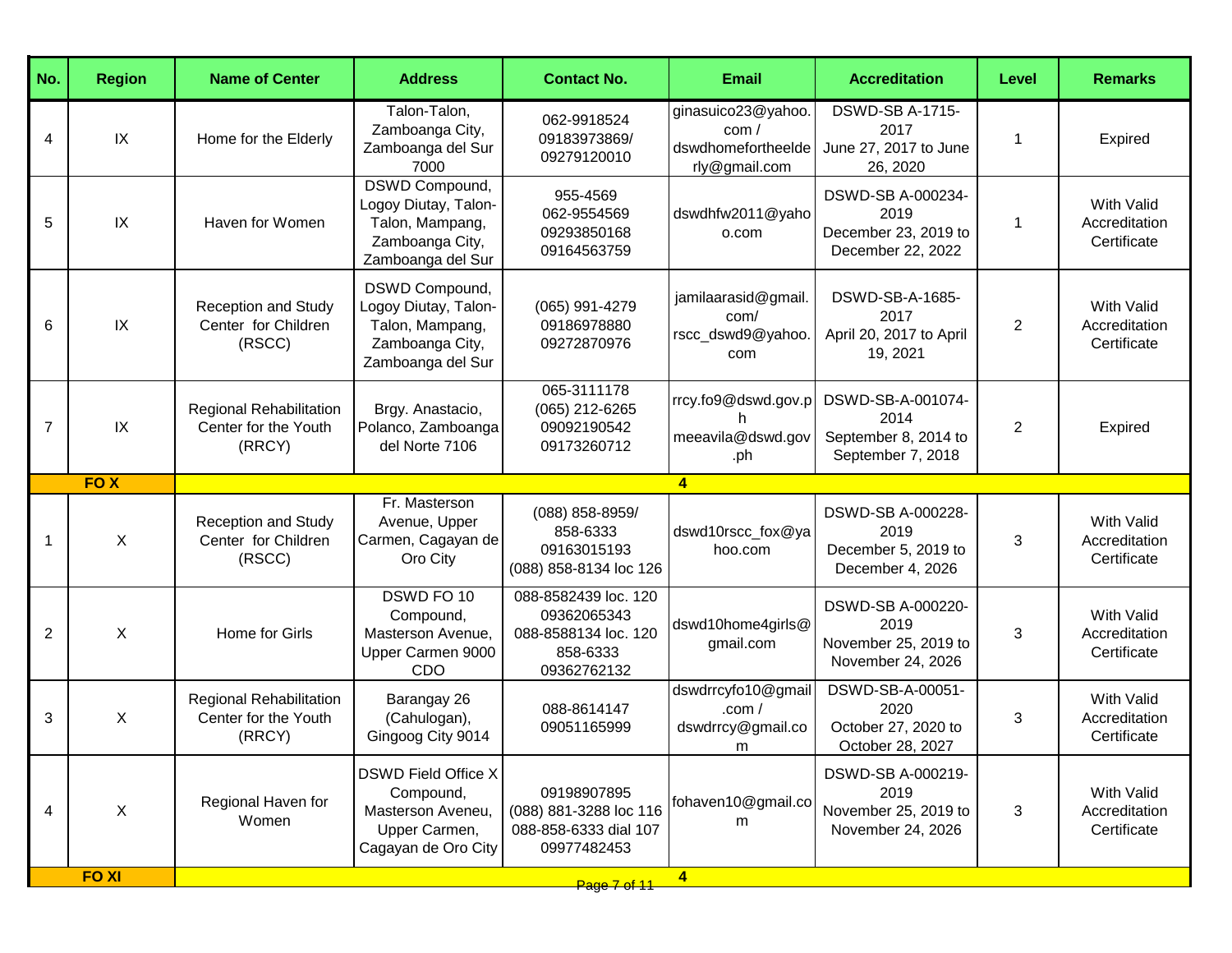| No.            | <b>Region</b>    | <b>Name of Center</b>                                            | <b>Address</b>                                                                                                               | <b>Contact No.</b>                                         | <b>Email</b>                                                       | <b>Accreditation</b>                                                     | Level          | <b>Remarks</b>                                    |
|----------------|------------------|------------------------------------------------------------------|------------------------------------------------------------------------------------------------------------------------------|------------------------------------------------------------|--------------------------------------------------------------------|--------------------------------------------------------------------------|----------------|---------------------------------------------------|
| $\mathbf{1}$   | XI               | <b>Reception and Study</b><br>Center for Children<br>(RSCC)      | Southern Philippines<br><b>Medical Center</b><br>(SPMC Compound)<br>Friendship Road,<br>Bajada, Davao City,<br>Davao Del Sur | (082) 2222873<br>(082)-2211492<br>09266712842              | rscc.fo11@e-<br>dswd.net                                           | DSWD-SB-A-00150-<br>2019<br>June 25, 2019 to June<br>24, 2024            | 3              | <b>With Valid</b><br>Accreditation<br>Certificate |
| $\overline{2}$ | XI               | <b>Regional Rehabilitation</b><br>Center for the Youth<br>(RRCY) | Bago Oshiro, Tugbok<br>District, Davao City,<br>Davao Del Sur                                                                | 082-2930306<br>0923-4013586<br>0965-5938974<br>09298535323 | rrcyxi@gmail.com                                                   | DSWD-SB-A-00019-<br>2021<br>February 16, 2021 to<br>February 17, 2028    | 3              | <b>With Valid</b><br>Accreditation<br>Certificate |
| 3              | XI               | Home for Girls and<br>Women                                      | City Jail Road, Maa,<br>Davao City, Davao<br>Del Sur                                                                         | 082-2440576<br>09127065004                                 | hgwdswdxi@gmail.c<br>om.                                           | DSWD-SB-A-002375-<br>2018<br>December 07, 2018 to<br>December 06, 2023   | 3              | <b>With Valid</b><br>Accreditation<br>Certificate |
| $\overline{4}$ | XI               | Home for the Aged                                                | Purok Talisay,<br>Visayan Village,<br>Tagum City, Davao<br>Del Norte 8100                                                    | 084-2160738<br>084-4003268                                 | ha.fo11@e-dswd.net                                                 | DSWD-SB-A-001970-<br>2018<br>July 26, 2018 to July<br>25, 2023           | 3              | <b>With Valid</b><br>Accreditation<br>Certificate |
|                | <b>FO XII</b>    |                                                                  |                                                                                                                              |                                                            | $\overline{4}$                                                     |                                                                          |                |                                                   |
| $\mathbf{1}$   | XII              | <b>Reception and Study</b><br>Center for Children<br>(RSCC)      | Sitio Nursery, Brgy.<br>Maibo, Tantangan,<br>South Cotabato                                                                  | 083-2288211<br>083-8260-216<br>09989709640                 | $rsc12$ tantangan@g<br>mail.com                                    | DSWD-SB-A-0002-<br>2020<br>January 23, 2020 to<br>January 22, 2024       | $\overline{2}$ | <b>With Valid</b><br>Accreditation<br>Certificate |
| 2              | XII              | Home for Girls and<br>Women                                      | Purok 2, Brgy. San<br>Felipe, Tantangan,<br>South Cotabato                                                                   | 083-2288622<br>09292321406                                 | homeforgirls12@gm<br>ail.com /<br>nelia_homeforgirls@<br>yahoo.com | DSWD-SB-A-002021-<br>2018<br>September 17, 2018 to<br>September 16, 2022 | $\overline{2}$ | <b>With Valid</b><br>Accreditation<br>Certificate |
| 3              | XII              | Center for the<br>Handicapped                                    | San Isidro Ave.,<br>Rosary Heights,<br>Cotabato City                                                                         | 064-4213225<br>09064061192<br>0917-9134349                 | centerforthehandicap<br>ped@gmail.com                              | DSWD-SB-A-001973-<br>2018<br>July 26, 2018 to July<br>25, 2021           | $\mathbf{1}$   | <b>With Valid</b><br>Accreditation<br>Certificate |
| $\overline{4}$ | XII              | Regional Rehabilitation<br>Center for the Youth<br>(RRCY)        | Brgy. Bukay Pait,<br>Tantangan, South<br>Cotabato                                                                            | Tel.# (083) 226-2831<br>(083) 228-6459<br>097511336        | rrcy.fo12@dswd.gov<br>ph                                           | DSWD-SB-A-001929-<br>2018 May 25, 2018 to<br>May 24, 2021                | $\mathbf{1}$   | With Valid<br>Accreditation<br>Certificate        |
|                | <b>FO CARAGA</b> |                                                                  |                                                                                                                              |                                                            | $\overline{2}$                                                     |                                                                          |                |                                                   |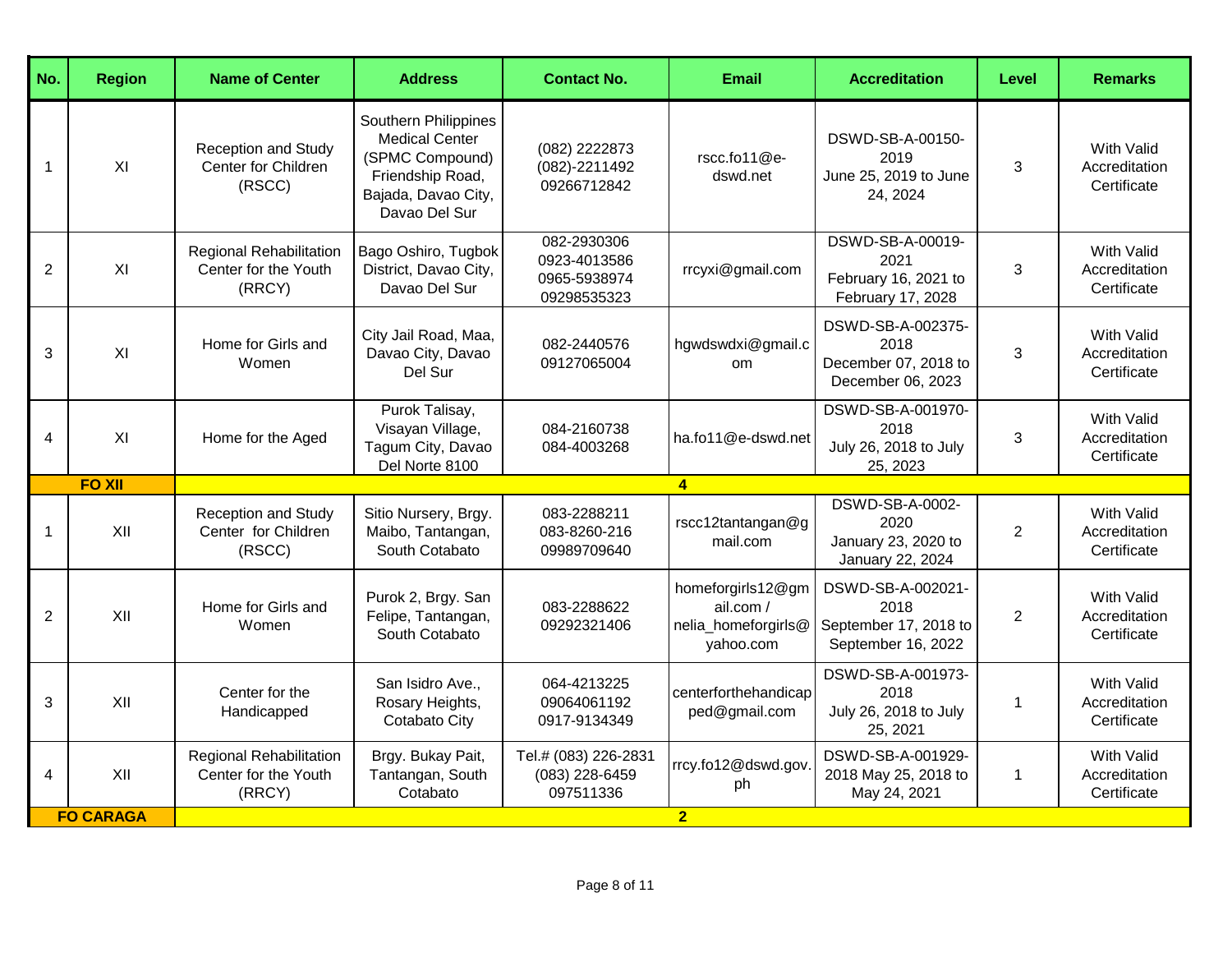| No.            | <b>Region</b> | <b>Name of Center</b>                                       | <b>Address</b>                                                                   | <b>Contact No.</b>                                         | <b>Email</b>                                          | <b>Accreditation</b>                                                                    | Level          | <b>Remarks</b>                             |
|----------------|---------------|-------------------------------------------------------------|----------------------------------------------------------------------------------|------------------------------------------------------------|-------------------------------------------------------|-----------------------------------------------------------------------------------------|----------------|--------------------------------------------|
|                | CARAGA        | Home for Girls                                              | Purok 4, Barangay<br>Bonbon, Butuan City<br>Agusan Del Norte                     | 085-2265127<br>09753100807<br>09399069307                  | hfg.focrg@dswd.gov.<br>ph                             | DSWD-SB-A-001441-<br>2016<br>March 23, 2016 to<br>March 22, 2021                        | 3              | With Valid<br>Accreditation<br>Certificate |
| 2              | CARAGA        | Regional Rehabilitation<br>Center for the Youth<br>(RRCY)   | P-9, Brgy. Patin-ay,<br>Prosperidad, Agusan<br><b>Del Sur 8500</b>               | 085-3437957<br>085-8390022<br>09126095353<br>09167106908   | rrcycaraga2001@gm<br>ail.com/<br>.ph                  | <b>DSWD-SB A-1679-</b><br>2017<br>rrcy.focrg@dswd.gov April 6, 2017 to April 5,<br>2021 | $\overline{2}$ | With Valid<br>Accreditation<br>Certificate |
|                | <b>FO CAR</b> |                                                             |                                                                                  |                                                            | 3                                                     |                                                                                         |                |                                            |
|                | CAR           | <b>Reception and Study</b><br>Center for Children<br>(RSCC) | 16B Sgt. Floresca<br>Street, Aurora Hill<br>Proper, Baguio City,<br>Benguet 2600 | 074-6610430<br>09297345708                                 | rscc.focar@dswd.go<br>v.ph                            | DSWD-SB-A-002069-<br>2018<br>October 23, 2018 to<br>October 22, 2021                    |                | With Valid<br>Accreditation<br>Certificate |
| $\overline{2}$ | CAR           | Regional Haven for<br>Women and Girls<br>(RHWG)             | #40 North Drive,<br>Salud Mitra, Baguio<br><b>City 2600</b>                      | $(074)$ 661-0430<br>09178596392                            | haven.car@dswd.go<br>v.ph                             | DSWD-SB-A-0079-<br>2020<br>December 29, 2020 to<br>December 30, 2023                    |                | With Valid<br>Accreditation<br>Certificate |
| 3              | <b>CAR</b>    | Regional Rehabilitation<br>Center for the Youth<br>(RRCY)   | Payda, Bayabas,<br>Sablan 2614, Baguio<br>City                                   | 074-4465961<br>074-4427129<br>0920-5650451<br>0995-9956758 | rrcy.focar@dswd.gov<br>.ph $/$<br>rrcy@rocketmail.com | DSWD-SB-A-00002-<br>2021<br>January 6, 2021 to<br>January 7, 2024                       |                | With Valid<br>Accreditation<br>Certificate |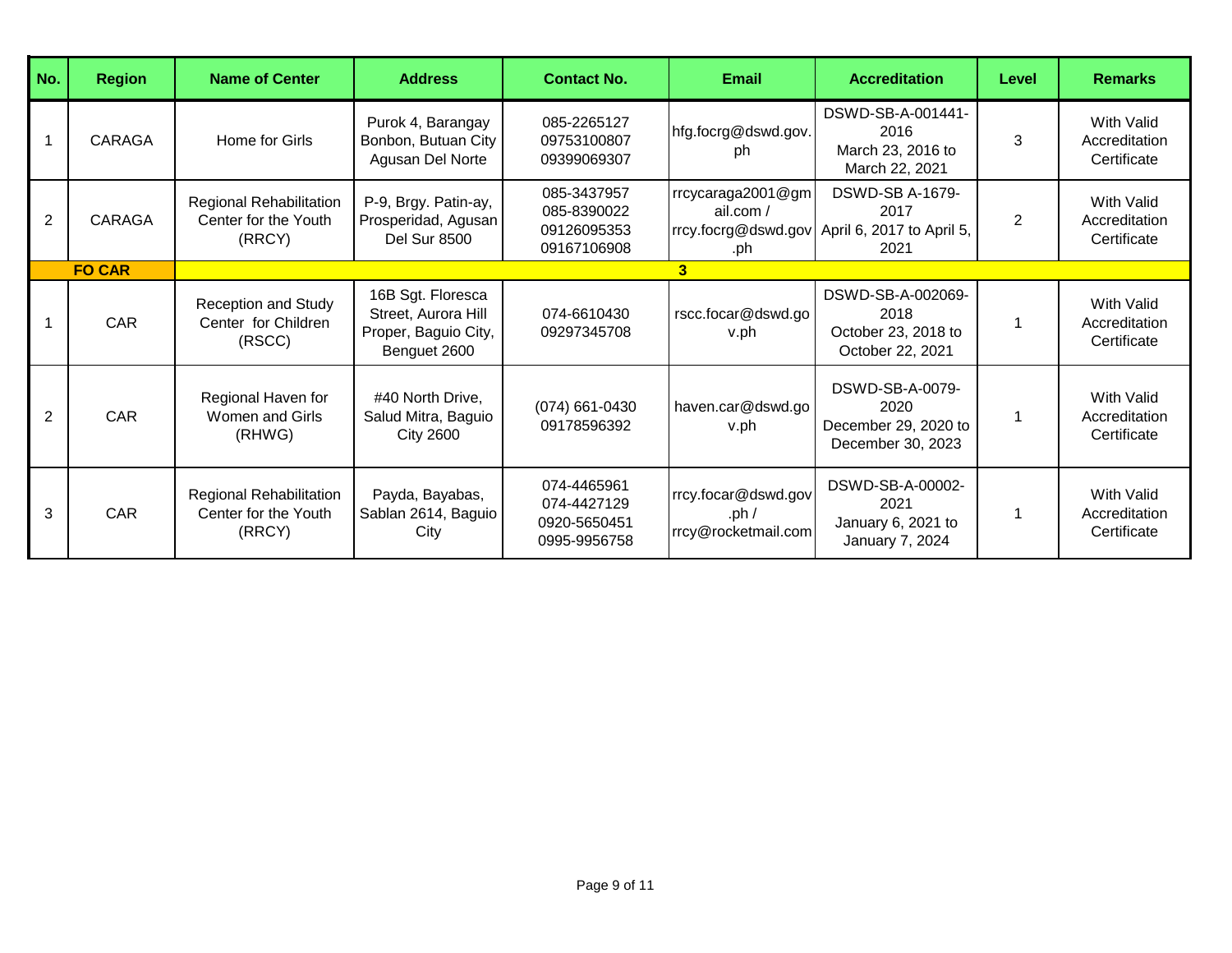| No.            | <b>Region</b> | <b>Name of Center</b>                                                                         | <b>Address</b>                                                                      | <b>Contact No.</b>                                                   | <b>Email</b>                 | <b>Accreditation</b>                                                   | Level          | <b>Remarks</b>                                    |
|----------------|---------------|-----------------------------------------------------------------------------------------------|-------------------------------------------------------------------------------------|----------------------------------------------------------------------|------------------------------|------------------------------------------------------------------------|----------------|---------------------------------------------------|
|                | <b>FO NCR</b> |                                                                                               |                                                                                     |                                                                      | 12                           |                                                                        |                |                                                   |
| -1             | <b>NCR</b>    | <b>Reception and Study</b><br>Center for Children<br>(RSCC)                                   | #4 Misamis St., Bago<br>Bantay, Quezon City<br>1100                                 | 927-4244<br>09770087263                                              | rscc.foncr@dswd.go<br>v.ph   | SB-2004-0233<br>August 24, 2004 to<br>August 23, 2007                  | $\mathbf{1}$   | Expired                                           |
| $\overline{2}$ | <b>NCR</b>    | Nayon ng Kabataan                                                                             | Welfareville<br>Compound, Brgy<br>Addition Hills,<br>Mandaluyong City<br>1550       | Fax: 8533-1701/<br>Telephone: 8533-1701/<br>8531-2582<br>09216392402 | nk.foncr@dswd.gov.<br>ph     | DSWD-SB-A-00025-<br>2020<br>August 25, 2020 to<br>August 26, 2025      | $\overline{2}$ | <b>With Valid</b><br>Accreditation<br>Certificate |
| 3              | <b>NCR</b>    | <b>National Training School</b><br>for Girls - Marillac Hills                                 | North Gate Ave.,<br><b>Filinvest Corporate</b><br>City, Alabang,<br>Muntinlupa City | 8071585/8071589<br>09996798571<br>09270025626<br>09166434129         | marillachills@yahoo.<br>com  | DSWD-SB-A-0013-<br>2020<br>March 26, 2020 to<br>March 25, 2025         | $\overline{2}$ | <b>With Valid</b><br>Accreditation<br>Certificate |
| 4              | <b>NCR</b>    | Haven for Women                                                                               | NorthGate Avenue,<br>Filinvest, Corportate<br>City, Alabang,<br>Muntinlupa City     | 889-1412<br>8071588<br>09052429871<br>09062044765                    | hfw.foncr@dswd.gov<br>.ph    | SB-2007-065<br>October 18, 2007 to<br>October 17, 2010                 | 1              | Expired                                           |
| 5              | <b>NCR</b>    | Elsie Gaches Village                                                                          | Alabang, Zapote Rd.<br>Alabang, Muntinlupa<br><b>City 1770</b>                      | 807-6023<br>816-2225<br>09422456145<br>09421688942                   | egv.foncr@dswd.gov<br>.ph    | SB-2007-071<br>August 21, 2007 to<br>August 20, 2010                   | 1              | Expired                                           |
| 6              | <b>NCR</b>    | Golden Reception and<br>Action Center for the<br><b>Elderly and Special Cases</b><br>(GRACES) | Misamis Extension,<br>Brgy. Bago Bantay,<br>Quezon City                             | 929-1187<br>09235574696<br>09295574696                               | graces.foncr@dswd.<br>gov.ph |                                                                        |                | Expired                                           |
| 7              | <b>NCR</b>    | <b>Sanctuary Center</b>                                                                       | Welfareville<br>Compound, Brgy<br>Addition Hills,<br>Mandaluyong City               | 532-1164<br>09174718484                                              | sc.foncr@dswd.gov.<br>ph     | DSWD-SB-A-001414-<br>2015<br>December 29, 2015 to<br>December 28, 2018 | 1              | Expired                                           |